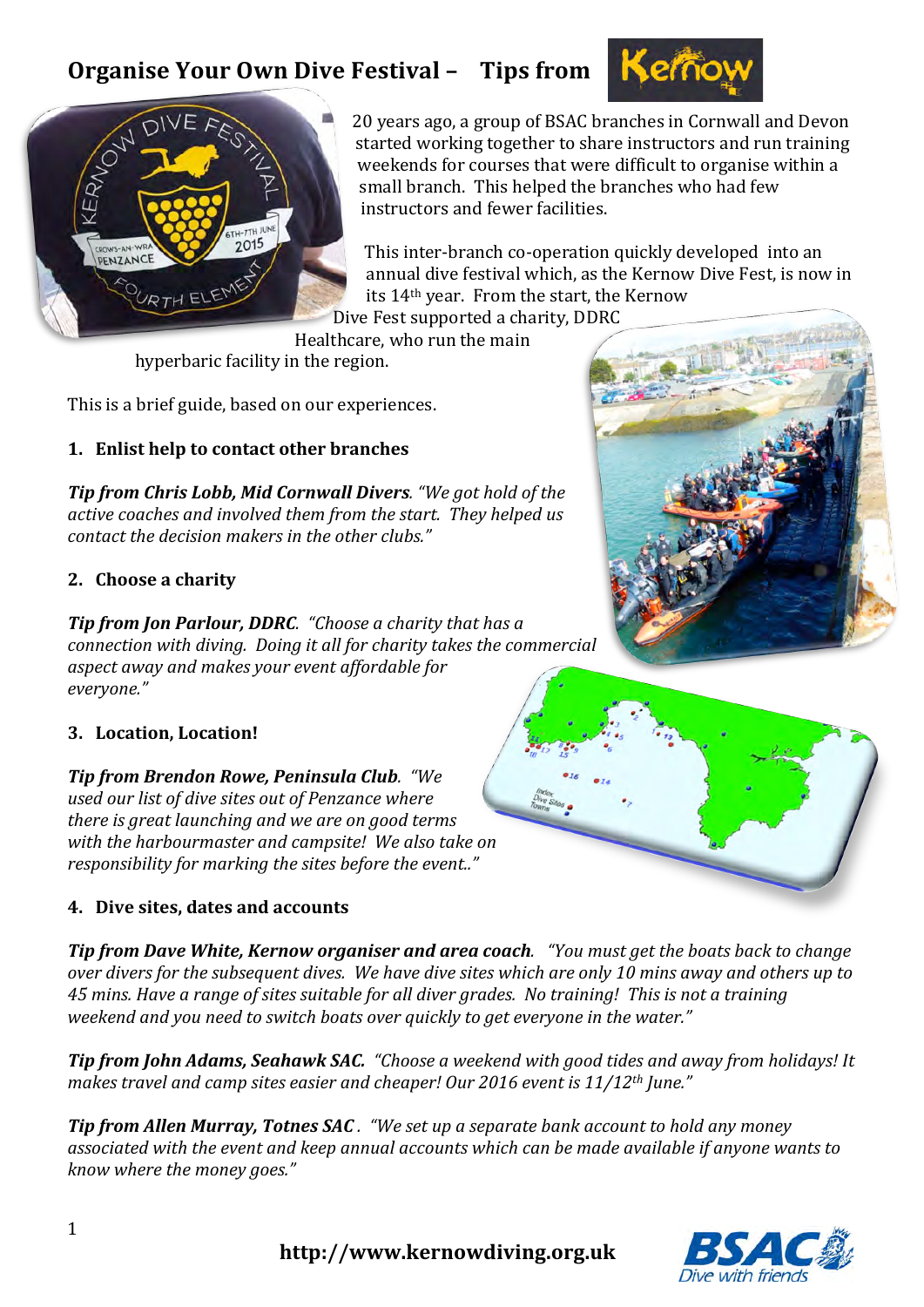

#### **5.** The concept

Have some simple aims so that everyone is pulling together for your festival. We find these aims work well:

- To dive with divers from other branches
- To have a range of fantastic sites suitable for all grades of divers
- To have a great party and make friends in other branches £25,000 for DDRC to date!
- To raise money for charity (DDRC, Plymouth).

#### **6. How does it work?**

Club members book through their own branch. Diving Officers countersign the booking form agreeing the members' suitability for their chosen dive( $s$ ).

Branches commit to bring their boats at their own cost to the weekend.

Branches get back the cost of all boat fuel used for all diving. (Arrive with full tank).

Branches complete the attendance form, collect the money and forward it to the festival treasurer well before the event.

Branches give a 'heads-up' on numbers and boats attending to enable rough planning.

The final forms returned 2-3 weeks beforehand, allowing organisers to work out the boat and diving schedule!

Divers from different branches are 'buddied' together, depending on their choice of dive site and qualification. There is a mix of divers from different branches on the boats.

Have a specific website or Facebook page for the event to aid communication with branches.



**http://www.kernowdiving.org.uk**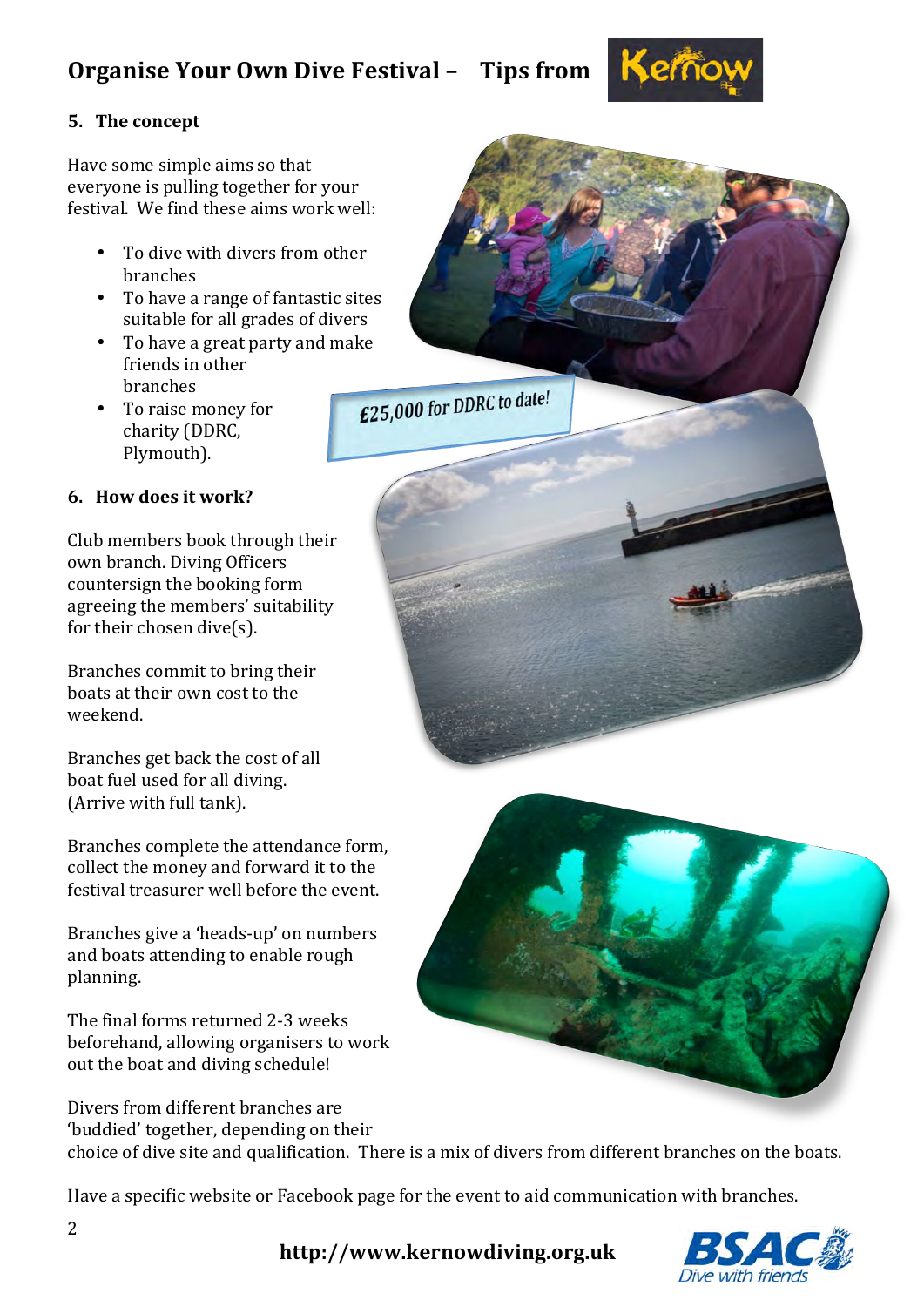

At least one member (often more) from each branch is on their own branch boat.

Branch representatives need to have the will to make it work - they must move the event forward.

Boats are only handled by qualified diver coxswains. At some point in the day, a branch boat might be handled by a coxswain from another branch, if needed.

The Festival Fee (we are charging £25 a head for our 2016 festival) includes the boat

fuel for all the diving and the BBQ on Saturday evening. Nothing more.



Have a t- shirt for the event to make more money for your charity.

> Organise a raffle and auction to raise more money at the evening BBQ.

Each branch provides raffle prizes.

No organiser takes any fee or expenses - all is done for charity.

Campsite fees are negotiated at a special rate – collected by the branches and paid in bulk on arrival to the campsite.

Free launching is negotiated with the Harbourmaster well in advance.

Diving is run to BSAC 'Safe Diving' recommendations. 

## **7.** Sample calendar for an event in June or early July

#### **September – November**

#### **Initial meeting – Who? Main decision makers from local branches**

- Decide date, location and price!
- Decide on main dive sites, qualifications.
- Appoint treasurer and main contact.
- Tell everyone!
- Make a booking form and distribute it early!
- Set date for March Festival meeting.



**http://www.kernowdiving.org.uk**